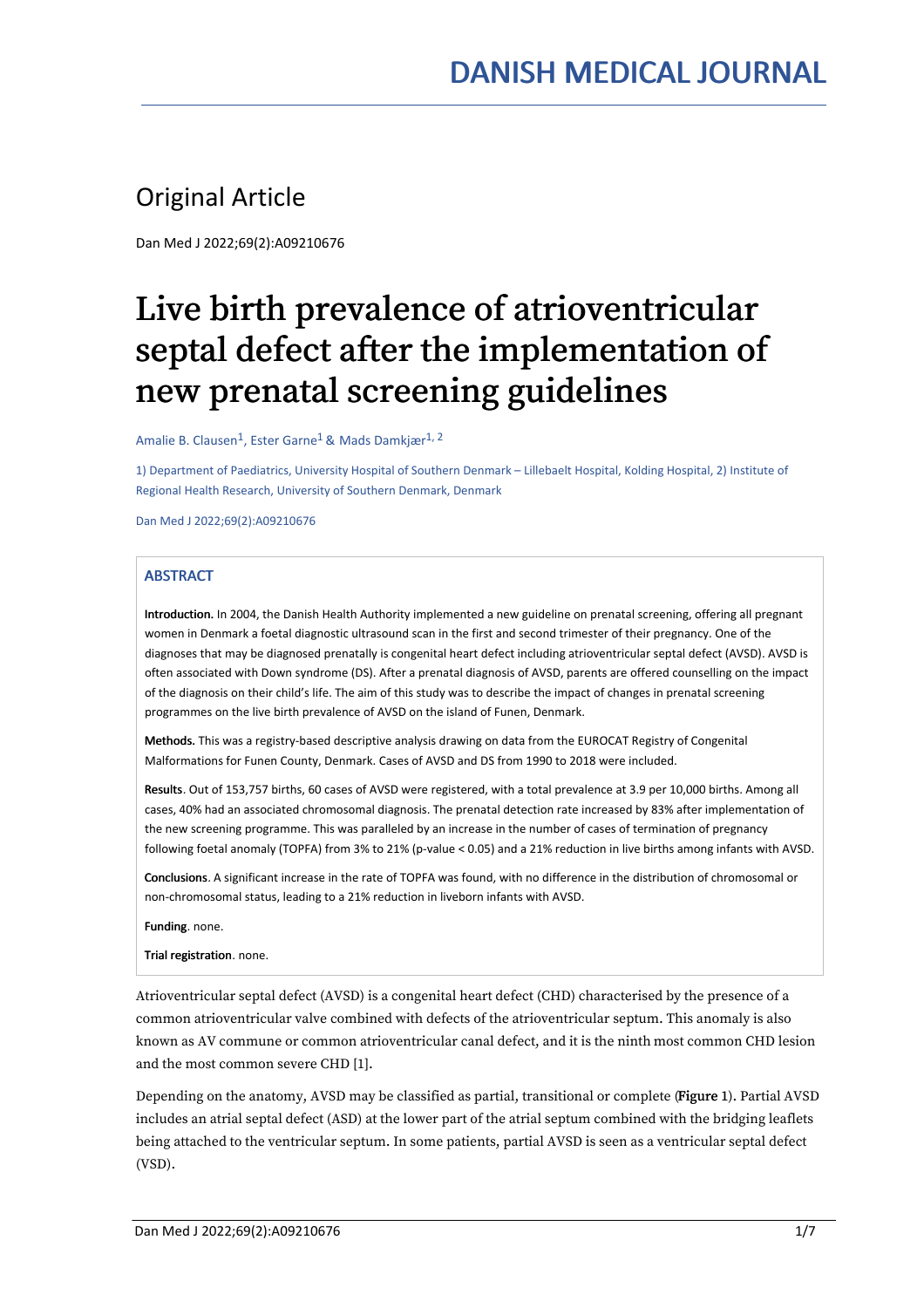

FIGURE 1 Classification of atrioventricular septal defect.

ASD = atrial septal defect; AVSD = atrioventricular septal defect: LA = left atrium; LV = left ventricle; RA = right atrium; RV = right ventricle; VSD = ventricular septal defect.

Transitional AVSD is characterised by a primum ASD combined with a VSD, with two separate atrioventricular valves. Just like the transitional form, complete AVSD involves the combination of an ASD and a VSD, but with the valves fused into one common AV valve.

Patients with Down syndrome (DS) have a 1,000-fold increased risk of AVSD [2].

AVSD stands out as being the most common type of CHD among DS births, where 65% arediagnosed with complete AVSD, whereas partial AVSD is seen more often in non-chromosomal AVSD cases [3].

In 2004, the Danish Health Authority implemented a new guideline on prenatal screening [4]. The guideline recommends that all pregnant women in Denmark should be offered a combined first-trimester screening. The scan includes a risk assessment for chromosomal anomalies and its purpose is to obtain knowledge about the health of the foetus and to give the parents the best possible basis upon which to choose whether they want to continue or terminate the pregnancy in case of chromosomal abnormalities. In the second trimester, women are offered a second trimester scan which includes examination of the foetal organs, including the heart.

More than 97% of the pregnant women in Denmark choose both scans [5]. AVSD can be diagnosed prenatally by ultrasonography, and in those cases where AVSD is diagnosed prenatally, parents are offered counselling.

The aim of this study was to describe the impact of changes in prenatal screening programmeson the live birth prevalence of AVSD on the island of Funen, Denmark.

# **METHODS**

This was a registry-based descriptive analysis based on data from the EUROCAT Registry of Congenital Malformations for Funen County, Denmark. EUROCAT is a European network of population-based registries for epidemiological surveillance of congenital anomalies. The EUROCAT central database includes data on births and termination of pregnancy covering 29% of the European birth population [6].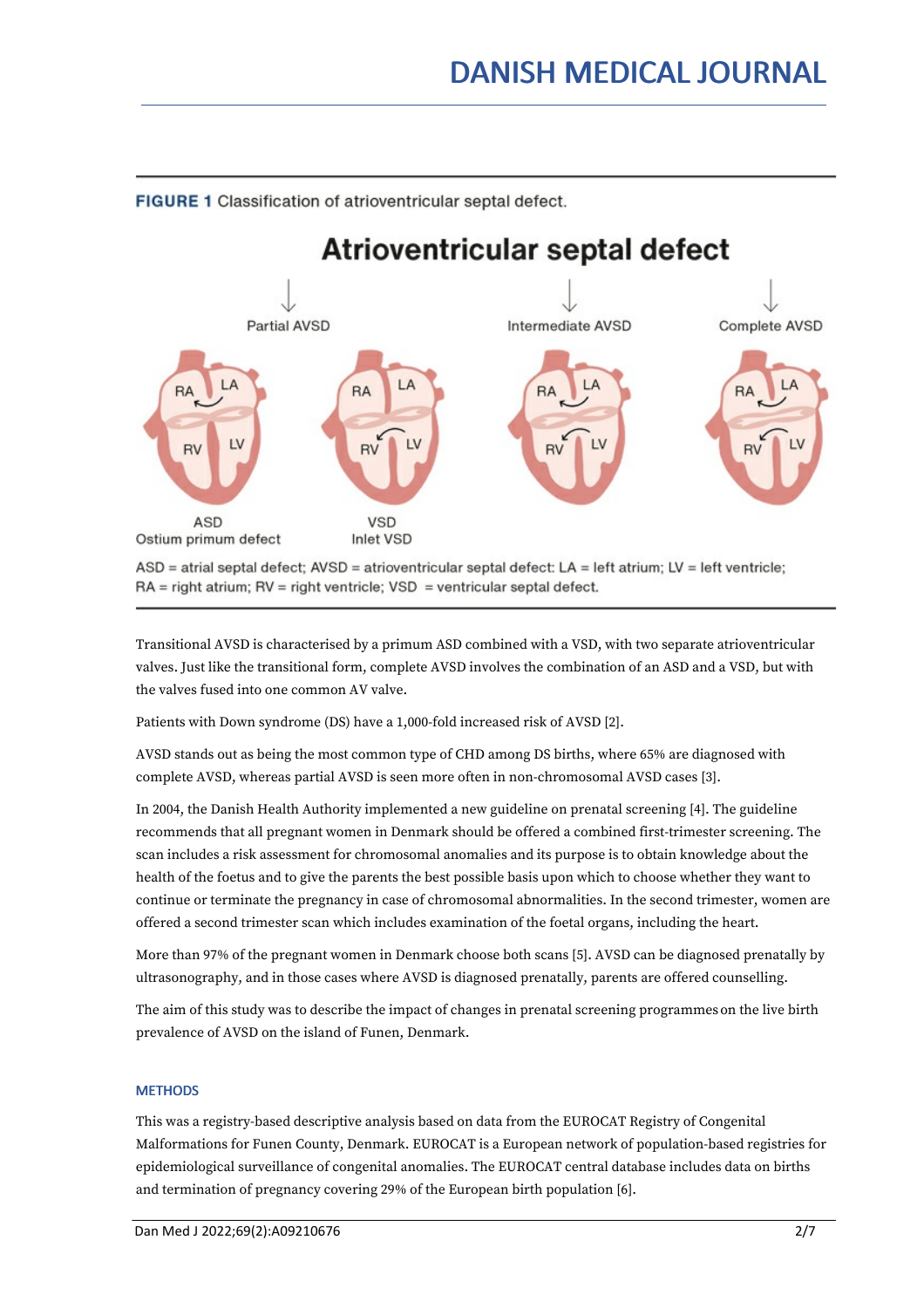Data sources for the EUROCAT registry for Funen County were hospital records (obstetric and paediatric departments), birth and death certificates, post-mortem examinations and chromosomal data from the department of genetics. All live births, foetal deaths with a gestational age (GA) > 20 weeks and terminations of pregnancy at any GA were included in the registry.

For AVSD and DS, the following variables were extracted from the database: birth type (live birth, stillbirth, termination of pregnancy for foetal anomaly (TOPFA)), time of diagnosis (prenatally, after birth or unknown), GA at prenatal diagnosis, karyotype and one-week survival.

Data on AVSD and DS were divided into two periods;1990-2003 and 2004-2018.

Furthermore, data on AVSD were divided into partial and complete AVSD and compared on chromosomal status (chromosomal or non-chromosomal) and time of diagnosis.

The presence of associated major malformations among chromosomal and non-chromosomal cases was described with multiple malformations including cases defined as one or several associated non-cardiac malformations.

GA at the time of diagnosis was described for AVSD cases and compared with GA at the time of diagnosis among DS cases.

Statistical testing was made using the  $\chi^2$ -test and Fisher's exact test with the level of significance set at 0.05.

The study is based on existing anonymised registry data and did not require ethical committee approval for access or publication.

Trial registration: none.

#### **RESULTS**

# Patient characteristics

Sixty cases of AVSD were registered between 1990 and 2018. The total number of births in the same period was 153,757 and the corresponding total prevalence of AVSD was 3.9 per 10,000 births. Livebirths were registered in 50 cases (83%), stillbirths in one case (1.7%) and TOPFA in seven cases (11.7%). Furthermore, data showed that 24 cases (40%) had associated chromosomal anomalies, and 36 cases (60%) had no diagnosis of a chromosomal anomaly. Among all cases, 28% were diagnosed prenatally with an average GA at diagnosis of 23.5 weeks.

#### Prevalence of atrioventricular septal defect

The total prevalence of AVSD before and after 2004 was the same (3.9 per 10,000). Prenatally diagnosed cases increased by 83%, paralleled by an increase in TOPFA cases from 3% to 21% (p-value < 0.05). Cases of TOPFA included one chromosomal case before 2004 and six (three cases were chromosomal and three cases non chromosomal) in 2004-2018 (Table 1).

TABLE 1 Atrioventricular septal defects on the island of Funen, Denmark, before and after implementation of the prenatal screening programme in 2004.

|           | Total births, n | <b>Total AVSD</b><br>cases, n | Chromosomal<br>cases, $n$ $(\%)$ | Non-<br>chromosomal<br>cases, $n$ $(\%)$ | <b>Total</b><br>prevalence/<br>10,000<br>births, n | Live births.<br>n(%) | Stillbirths.<br>n(%) | TOPFA,<br>n(%) | <b>Diagnosed</b><br>prenatal,<br>n(%) | <b>Diagnosed</b><br>after birth.<br>n(%) | <b>Time of</b><br>diagnosis<br>unknown,<br>n(%) |
|-----------|-----------------|-------------------------------|----------------------------------|------------------------------------------|----------------------------------------------------|----------------------|----------------------|----------------|---------------------------------------|------------------------------------------|-------------------------------------------------|
| 1990-2003 | 79,701          | 31                            | 14(45)                           | 17(55)                                   | 3.9                                                | 29(94)               | 1(3)                 | $1(3)^{*}$     | 6(19)                                 | 24(77)                                   | 1(3)                                            |
| 2004-2018 | 74.056          | 29                            | 10(34)                           | 19 (66)                                  | 3.9                                                | 23(79)               | $\mathbf{0}$         | $6(21)$ *      | 11 (38)                               | 18 (62)                                  | $\mathbf{0}$                                    |
| Total     | 153.757         | 60                            | 24(40)                           | 36(60)                                   | 3.9                                                | 52 (86)              | 1(2)                 | 7(12)          | 17 (28)                               | 42 (70)                                  | 1(2)                                            |

 $AVSD =$  atrioventricular septal defect:  $TOPFA =$  termination of pregnancy due to foetal anomaly.

\*)  $p < 0.05$  of changes during the study period.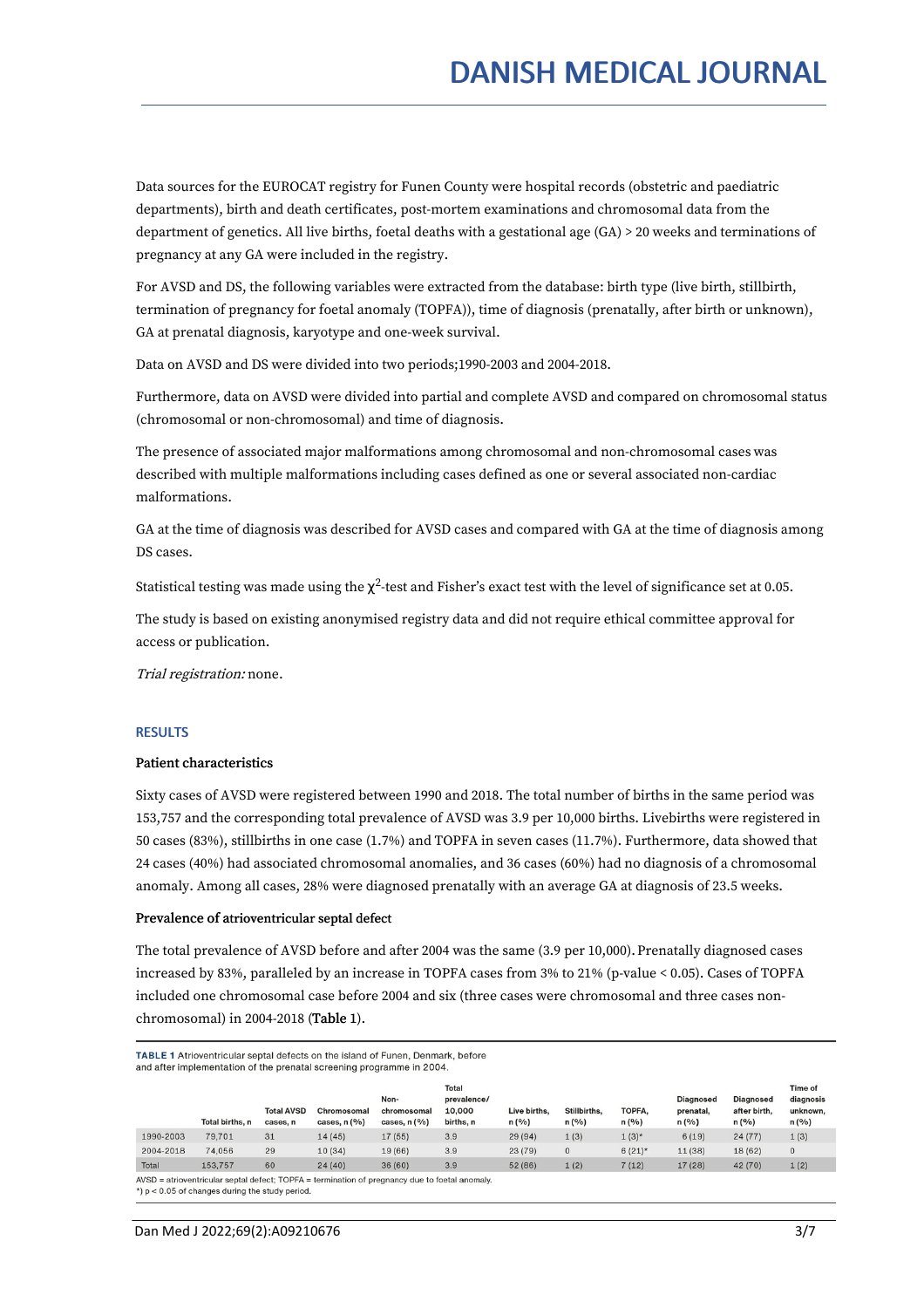From 1990 to 2003, 29 cases (94%) were live births, and one case (3%) was stillborn. From 2004, live births were present in 23 cases (79%) and no stillbirths were recorded (Table 1). However, statistical testing showed no significant decrease in live births between the two periods (p-value  $= 0.10$ ).

## Prevalence of Down syndrome

Between the two time periods, the total prevalence of DS increased from 16.2to 26.3 per 10,000 births, with an average GA at the time of discovery of 13.7 weeks. Data showed a significant increase in prenatally diagnosed cases and TOPFA cases (p-value < 0.0001), leading to a 41% decrease in live births with DS (Table 2).

#### TABLE 2 Down syndrome on the island of Funen, Denmark, before and after implementation of the prenatal screening programme in 2004.

|           | Total births, n                                                                                                                                                                                         | <b>Total Down</b><br>syndrome<br>cases, n | Total<br>prevalence/<br>10,000<br>births, n | Live births, n<br>(9/6) | Stillbirths, n (%) | TOPFA.<br>n(9/6) | <b>Diagnosed</b><br>prenatal,<br>n(%) | <b>Diagnosed</b><br>after birth.<br>n(%) | <b>Time of</b><br>diagnosis<br>unknown, $n(%$ |
|-----------|---------------------------------------------------------------------------------------------------------------------------------------------------------------------------------------------------------|-------------------------------------------|---------------------------------------------|-------------------------|--------------------|------------------|---------------------------------------|------------------------------------------|-----------------------------------------------|
| 1990-2003 | 79.701                                                                                                                                                                                                  | 129                                       | 16.2                                        | 75 (58)                 | 9(7)               | $45(35)***$      | $51(40)$ ****                         | 75 (58)                                  | 3(2)                                          |
| 2004-2018 | 74.056                                                                                                                                                                                                  | 195                                       | 26.3                                        | 44 (23)                 | 2(1)               | $149(76)***$     | $158(81)$ ****                        | 37(19)                                   | $\mathbf{0}$                                  |
| Total     | 153,757                                                                                                                                                                                                 | 324                                       | 21.1                                        | 119(37)                 | 11(3)              | 194 (60)         | 209(64)                               | 112 (35)                                 | 3(1)                                          |
|           | TOPFA = termination of pregnancy due to foetal anomaly.<br>$\mathbf{A} \mathbf{A} \mathbf{A} \mathbf{A}$ . The contract of $\mathbf{A}$ is the contract of $\mathbf{A}$ is the contract of $\mathbf{A}$ |                                           |                                             |                         |                    |                  |                                       |                                          |                                               |

\*\*\*\*) p < 0.0001 of changes during the study period

#### Atrioventricular septal defect and associated malformations

A total of 17 out of 36 (47%) cases with non-chromosomal AVSD had associated non-cardiac malformations; and among the chromosomal group, nine out of 24 cases (37%) had associated non-cardiac malformations besides AVSD. Cases with DS accounted for 21 out of 24 chromosomal cases. Other chromosomal cases included trisomy 18 (two cases) and trisomy 22 (one case); all with associated malformations.

#### Genetic and teratogenic syndromes

Genetic and teratogenic syndromes accounted for 12% of all AVSD cases and 19% of the non-chromosomal cases. With one syndrome as an exception, associated malformations were represented in all the remaining syndromes.

### Chromosomal status and type of atrioventricular septal defect

Complete AVSD was the most common type; seen in 85% of all cases (51 cases). Among these, 28 cases (55%) were non-chromosomal and 23 cases (45%) were chromosomal. Infants with DS primarily suffered from complete AVSD and no other cardiac defects. Partial AVSD was present in eight cases (13%), one chromosomal and seven non-chromosomal; and 50% had associated malformations. One non-chromosomal case was categorised as other specified AVSD (Table 3).

TABLE 3 Distribution of the different types of atrioventricular septal defects (AVSD), Funen, Denmark 1990-2018.

|                      | Total cases, n | Chromosomal<br>cases, $n(%$ | Non-<br>chromosomal<br>cases, $n(%$ | <b>Diagnosed</b><br>prenatal, n (%) | <b>Diagnosed</b><br>prenatally in<br>1990-2003, n | <b>Diagnosed</b><br>prenatal in<br>2004-2018, n | <b>Diagnosed</b><br>after birth, n (%) | Time of<br>diagnosis<br>unknown, $n$ $(\%)$ |
|----------------------|----------------|-----------------------------|-------------------------------------|-------------------------------------|---------------------------------------------------|-------------------------------------------------|----------------------------------------|---------------------------------------------|
| Partial AVSD         | 8              | 1(12.5)                     | 7(87.5)                             | 1(12.5)                             |                                                   | $\mathbf{0}$                                    | 6(75)                                  | 1(12.5)                                     |
| <b>Complete AVSD</b> | 51             | 23(45)                      | 28(55)                              | 16(31)                              | Ð                                                 | 11                                              | 35(69)                                 | $\mathbf{0}$                                |
| Other                |                |                             | 1(100)                              |                                     | 0                                                 | $\mathbf 0$                                     | 1(100)                                 | $\mathbf{0}$                                |

#### Prenatal detection rates

Between the two study periods, the detection rate for complete AVSD increased. From 1990 to 2003, 23 cases of complete AVSD were registered, and 22% were found prenatally. For comparison, 28 cases of complete AVSD were registered in the 2004-2018 period, and 39% were diagnosed prenatally. We found an average GA at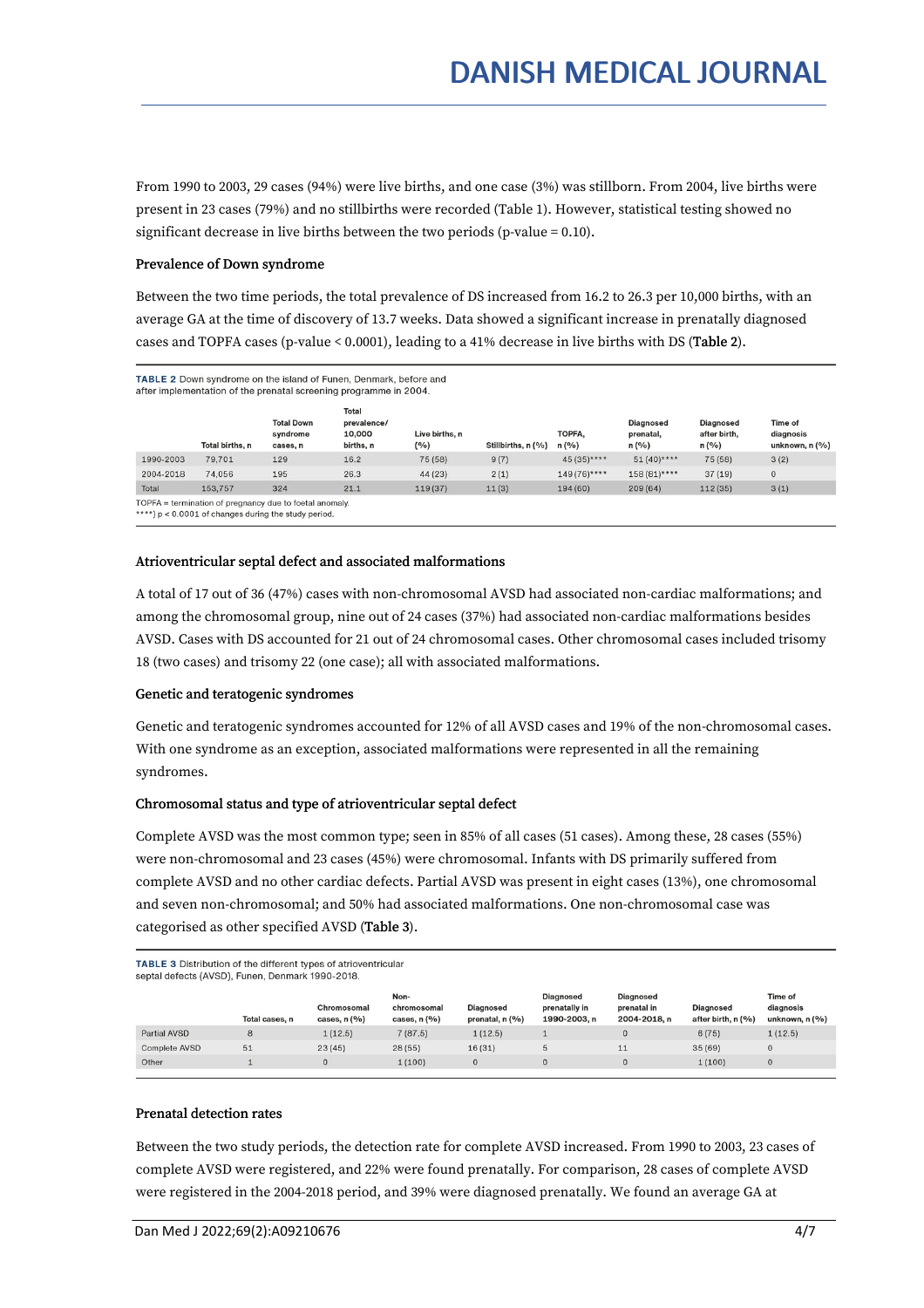diagnosis of 23.5 weeks with a decrease from GA 30.3 to GA 19.8 between the two periods.

In relation to partial AVSD, seven cases were registered from 1990 to 2003, and one was diagnosed prenatally. From 2004 to 2018, one case of partial AVSD was registered, and this case was diagnosed after birth. No cases of transitional AVSD were found.

# One-week survival

The majority of all liveborn infants with AVSD were still alive after one week, and the one-week survival rate among live births was 94%.

# **DISCUSSION**

In the present study, we found that: i) after implementation of the new prenatal screening guidelines in 2004, prenatally diagnosed cases of AVSD increased by 83%, ii) TOPFA increased significantly after 2004, iii) half of the cases in which TOPFA was performed were chromosomal cases, iv) live births among infants with AVSD decreased by 21%, v) despite a 61% increase in the total prevalence of DS, the live birth prevalence decreased by 41% due to TOPFA.

In an increasing number of cases, the parents' decision included TOPFA. Data showed a significant increase in TOPFA cases, even though these results are limited due to several factors. First, along with other CHD, cases of AVSD may be missed and go undiagnosed in perinatal deaths without a full autopsy. Second, AVSD is highly associated with chromosomal anomalies, especially DS. Chromosomal anomalies are often diagnosed earlier in pregnancy, occasionally before a possible CHD, which means that an unknown number of AVSD cases will presumably never be diagnosed because of an increased number of early terminations de to the diagnosis of DS. Even though the prevalence of DS increased from 1990 to 2018, the prevalence of live births decreased due to a significant increase in prenatally diagnosed cases and cases of early TOPFA, which probably affected the prevalence of AVSD. The potentially undiagnosed cases of DS with AVSD will also have an impact on the recorded distribution of chromosomal and non-chromosomal cases with AVSD.

The increase in prenatally diagnosed cases may possibly be explained by the large screening participation of pregnant women in Denmark combined with the development of equipment and an opportunity allowing for more detailed anatomy screening over time. Even so, more than half of all AVSD cases between 2004 and 2018 were diagnosed after birth, which is consistent with the prenatal detection rate below 50% described by Allan [7]. The distribution of partial and complete AVSD may affect our results, since cases of partial AVSD were more difficult to diagnose by ultrasound, probably due to the less extensive change in anatomy and the varying level and degree of shunting.

We found no significant difference in the occurrence of chromosomal and non-chromosomal status among prenatally diagnosed cases, although a preponderance of chromosomal cases was expected. This may possibly be explained by TOPFA being performed in chromosomal cases prior to establishing the GA, where a full ultrasound may be performed for detection of associated anomalies. A European-based study showed a slightly larger proportion of prenatally diagnosed chromosomal cases, and Berg et al. also described AVSD with chromosomal anomalies as diagnosed significantly earlier in pregnancy [8, 9].

The overall prevalence of AVSD was 3.9 per 10,000 livebirths, which is lower than results previously published, but close to the findings by Miller et al. (3.7 per 10,000) [8, 10, 11]. Of note, several of the studies based their prevalence on live births only and are thus not directly comparable to the total prevalence reported herein, which included TOPFA and stillbirths.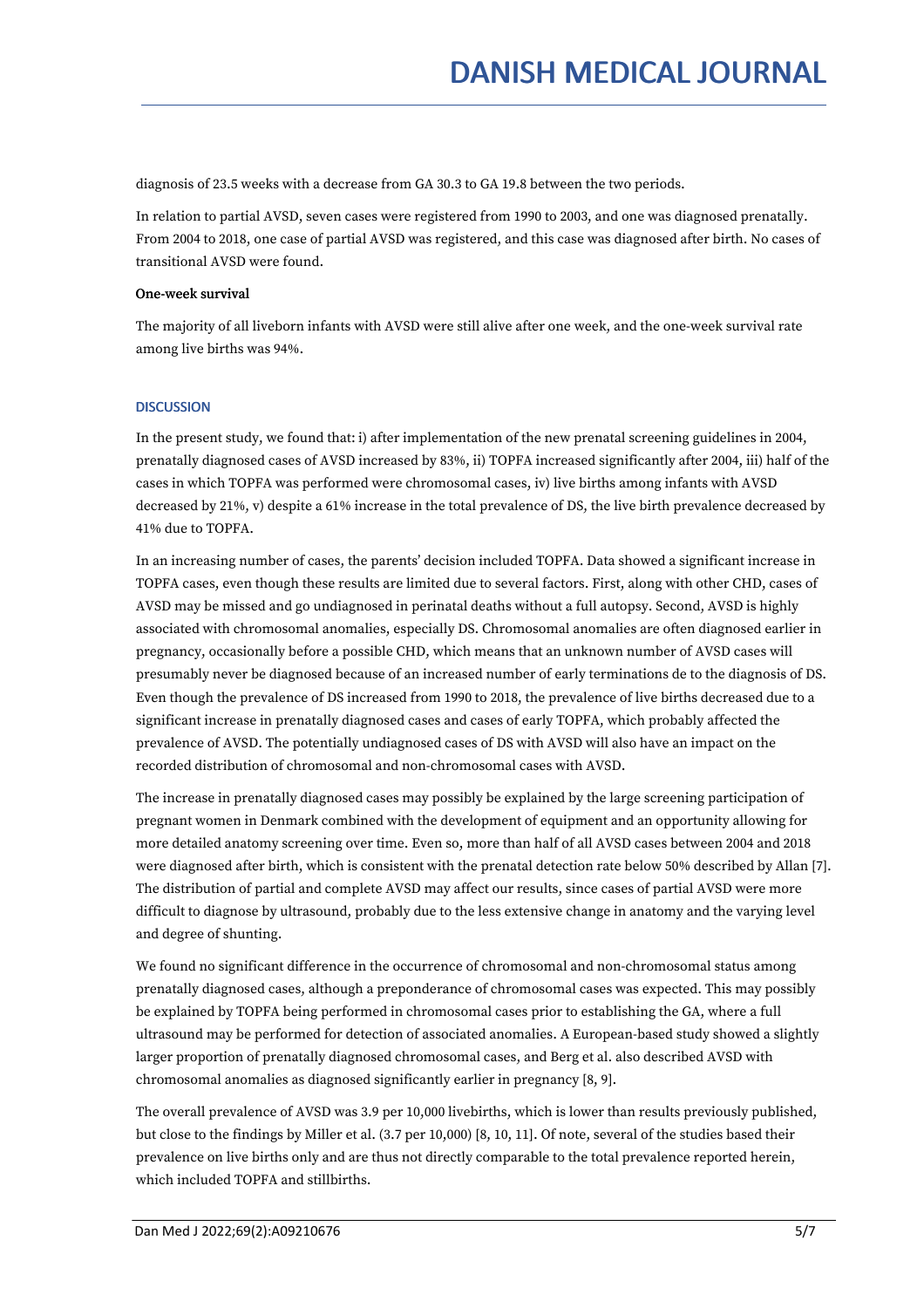In total, 17 out of 60 AVSD cases (28%) were diagnosed prenatally, which is similar to the findings by Heide et al. who reported 29.3% prenatally diagnosed cases [12]. Results from other studies have ranged from 67% to 91%, but the total number of AVSD cases in these studies was also considerably lower than in our study [13-15]. Since our study is based on data from Denmark, it should be taken into account that these studies are from other countries that may have different guidelines for prenatal screening.

A change in GA at the time of discovery was expected. Recent studies have described a GA at the time of diagnosis of 22-23 weeks, whereas earlier studies reported a GA of 26-27 weeks [7, 9, 11, 16]. Our average GA of 23.5 weeks corresponds well with the newest results, but the most interesting element in these outcomes is the decrease in GA at the time of diagnosis between the two time periods. The average GA from 1990 to 2003 was 30.3, which was higher than described in previous studies. However, the difference between this number and the average GA at the time of diagnosis after 2004 (19.8) is notable, since an earlier diagnosis is important for knowledge about the condition of the foetus. To our knowledge, no research has been conducted to determine whether an earlier diagnosis affects the parents psychologically and guides their choice as to terminating or carrying through a pregnancy.

Over time, the short- and long-term survival among infants with AVSD has increased; and today, more than 90% are still alive after ten years of life [17, 18]. The main reasons for this are improvement in surgical techniques, postoperative management and echocardiographic imaging. It is therefore important to consider the ethical aspects of the termination of non-chromosomal AVSD cases; in particular due to the enhanced possibility of a successful operation. The probability of associated malformations among non-chromosomal cases is high, and the severity of the malformations combined with possible complications and reoperation are worth considering.

# Limitations

Despite the long duration of the study, our small sample size is an important limitation of the study as it questions the reliability of our results.

Furthermore, our results might be difficult to compare globally, since they are based on the Danish healthcare system, including free access to healthcare including screenings during pregnancy, and surgery, if necessary. Although the 2004 guidelines were rolled out nationally, it is important to underline that parental decision making may differ between geographical regions.

Finally, during the 28 years of study, significant improvements in the quality of echocardiographic imaging have been made, which is important for the comparability of data between the two periods. To confirm our results, a more comprehensive study based on a larger sample size is warranted.

# **CONCLUSIONS**

As a result of the implementation of the prenatal screening programme in 2004, prenatally diagnosed cases of AVSD increased, although not statistically significantly so. A significant increase in cases of TOPFA was found with no difference in the distribution of chromosomal or non-chromosomal status, leading to a 21% reduction in liveborn infants with AVSD.

#### Correspondence Amalie B. Clausen. E-mail: amaliebclausen@gmail.com

Accepted 17 December 2021

Conflicts of interest none. Disclosure forms provided by the authors are available with the article at ugeskriftet.dk/dmj